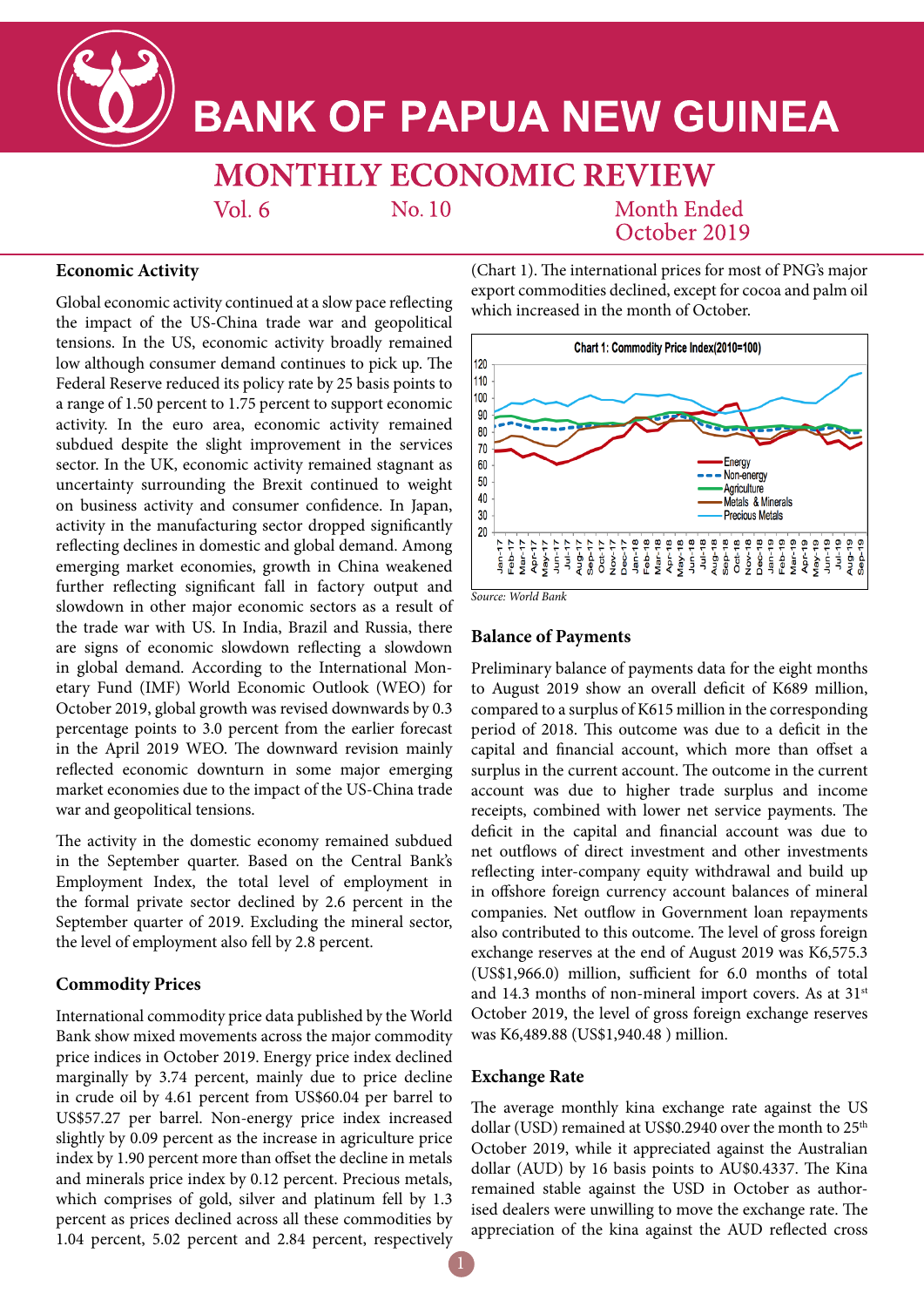currency movements as the AUD depreciated against the USD. The AUD weakened against the USD following the Reserve Bank of Australia's announcement of a further policy rate cut in October and relatively weak economic data released on the Australian economy. The average monthly trade weighted index (TWI) decreased by 0.04 percent to 29.86 over the month to 25<sup>th</sup> October 2019, compared to the previous month.



#### **Inflation**

Annual headline Retail Price Index (RPI) inflation increased in September by 2.4 percent, due to higher prices of seasonal items and fares. Persistent price increases in 'Food and Non-alcoholic Beverages' expenditure group continued to influence price increases since November 2018. During the same period, prices in the 'Health', 'Communication' and 'Housing' expenditure groups continued to fall. The RPI ex-seasonal increased by 2.1 percent and RPI ex-seasonal and fuel increased by 2.7 percent. Quarterly headline RPI to September 2019 increased by 0.5 percent, while the monthly RPI increased by 3.8 percent in September 2019.



*Source: Bank of PNG*

#### **Fiscal Operations**

The 2019 Supplementary Budget introduced by the new Government in October show that the fiscal operation for 2019 is forecasted to be a deficit of K3,504 million. Total revenue was revised downward and total expenditure revised upward. The revenue is estimated to decline by K1,245 million to K13,022.0 million from K14,266.8 million in the 2019 Budget and total expenditure is projected to increase by K392.4 million to K16,526.0 million against the 2019 Budget projection of K16,133.6 million. The financing of the deficit K3,504.0 million will be sourced from external and domestic sources.

#### **Domestic Interest Rates & Monetary Aggregates**

Over the month to  $25<sup>th</sup>$  October 2019, the Central Bank Bill (CBB) rate for the 28-day and 91-day terms were unchanged at 1.39 percent and 2.51 percent, respectively, while the 63-day term decreased to 2.33 percent from 2.34 percent. For Treasury bills, the rates for the 182-day and 273-day terms remained at 4.70 percent and 6.05 percent, respectively. The rate for the 364-day term increased to 7.03 percent from 7.00 percent over the month to  $25<sup>th</sup>$ October 2019. During the same period, all weighted average interest rates on wholesale deposits (K500,000 and above) decreased, except for the 180-day term. The rates for the 30-day, 60-day, 90-day, 273-day and 364-day terms decreased to 0.86 percent, 0.36 percent, 1.30 percent, 2.00 percent and 1.31 percent, respectively.. The 180-day rate increased to 1.89 percent from 1.52 percent (Chart 4).



Broad money supply declined by 0.6 percent over the year to September 2019, compared to a decline of 6.4 percent in the corresponding period of 2018. This was due to the decline in net claims on the Central Government. Monetary base increased by 9.1 percent in September 2019, compared to a decrease of 6.1 percent in the corresponding period of 2018. This was attributed to an increase in deposits of other depository corporations at the Central Bank.

Lending by commercial banks to public non-financial corporations, other financial corporations and other resident sectors increased by K312.3 million to K13,669.2 million between December 2018 and 25th October 2019. Advances to the finance, retail, agriculture, manufacturing and mining sectors, as well as other businesses accounted for the increase. Over the year, the weekly average lending by banks increased by 3.1 percent to K13,508.2 million. The commercial bank deposits decreased by K17.9 million to K20,339.9 million between December 2018 and 25<sup>th</sup> October 2019, mainly reflecting withdrawals by the finance, petroleum, manufacturing, and mining sectors. Over the year to 25<sup>th</sup> October 2019, the weekly average deposits decreased by 3.0 percent to K20,160.3 million.